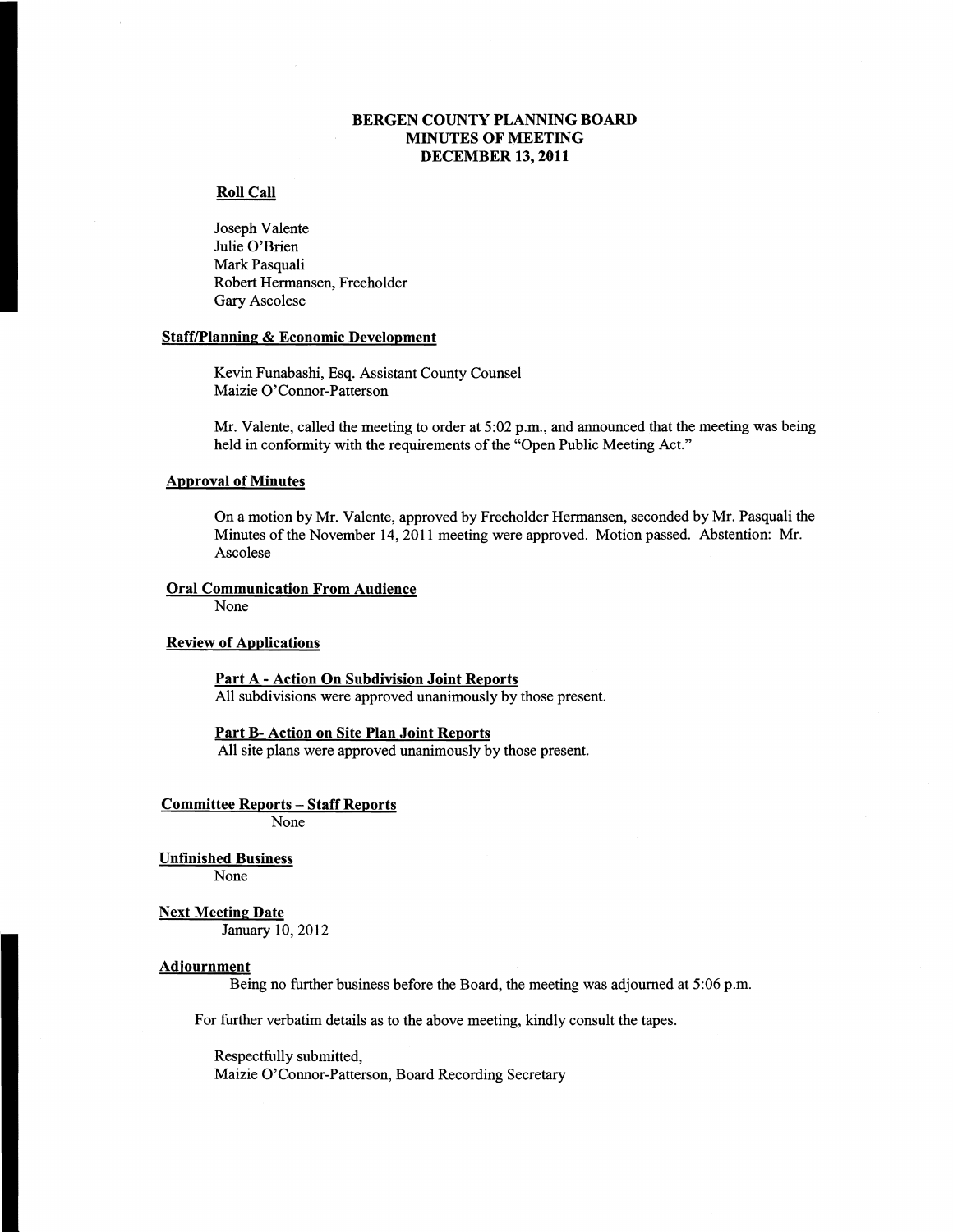# **Approval of Subdivision Joint Reports** ...... **12/13/2011**

 $\sim 10$ 

|                            |                                        | The Contract of        | ) Affected                | <b>Block</b> (s) | ∟ot(s)     | <b>Plot Area</b> | ∙roposed<br>Use | <b>New</b><br><b>DUs</b> | <b>Nev</b><br>Parking | New Bida<br>SQ.<br>. FI        | ' Imp. | # of<br>∟ots |
|----------------------------|----------------------------------------|------------------------|---------------------------|------------------|------------|------------------|-----------------|--------------------------|-----------------------|--------------------------------|--------|--------------|
| 7745                       | : DeCarlo, FDC<br>-rank<br>≿ontracting | Cresskill              | None                      |                  | 30-36      | 0.37             | Residential     |                          |                       |                                | -427   |              |
| -----------------<br>7746M | Commons<br>Crescent                    | <sup>^ Il</sup> endale | West<br>: Crescent Avenue | 904              | 10-13 & 31 |                  | Residential     | 23                       |                       |                                |        |              |
|                            |                                        |                        |                           |                  |            |                  |                 |                          |                       | <b>Joint Reports</b><br>. ota' |        |              |